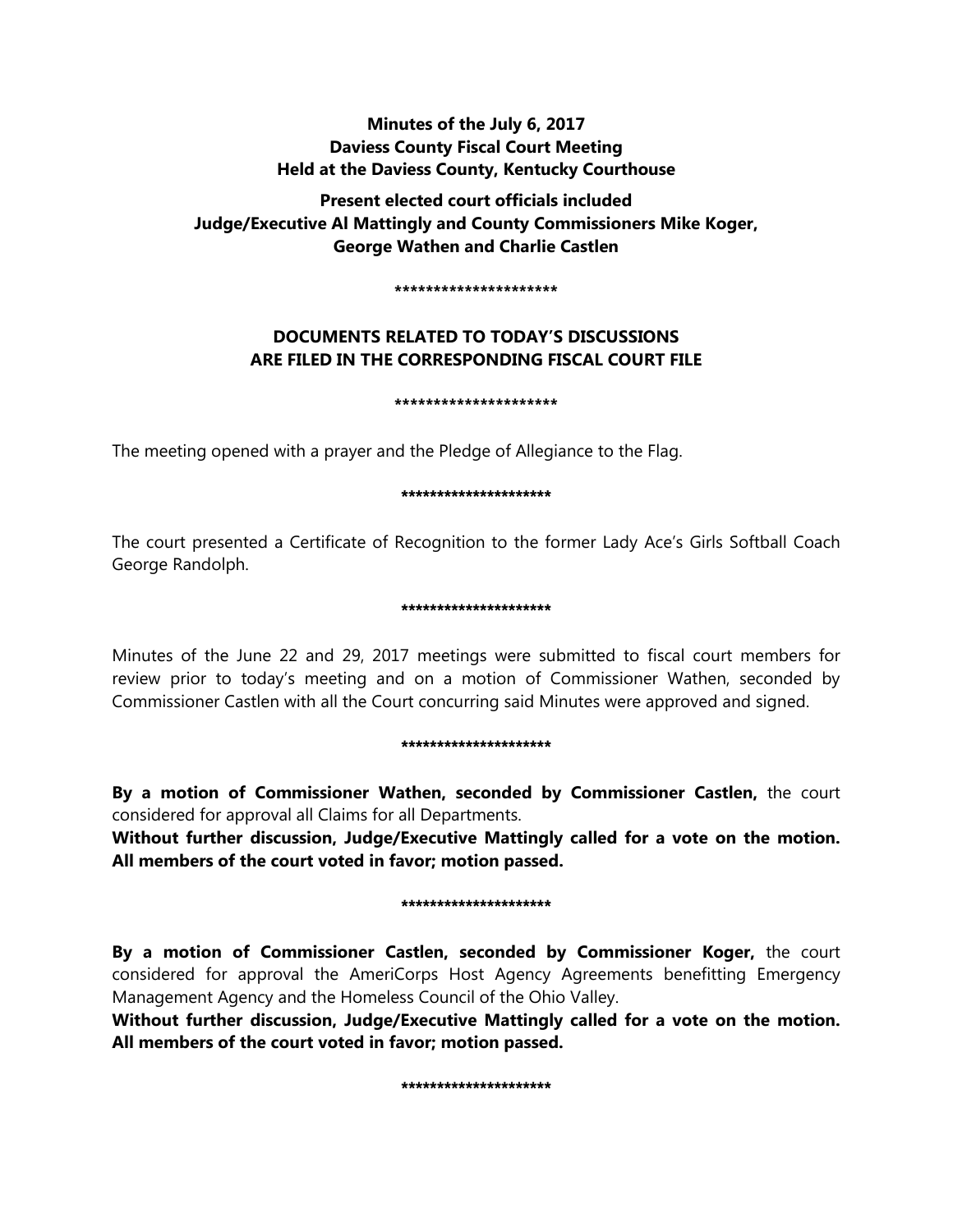**By a motion of Commissioner Castlen, seconded by Commissioner Koger,** the court considered for approval the Wynthrop Ridge Unit 1 Surety Bond Reductions for Streets, Sidewalks, and Storm Sewers/Drainage.

Commissioner Castlen asked if surety bonds are reviewed and adjusted to meet the current costs of material and labor.

County Engineer Mark Brasher noted that bonds are regularly reviewed and adjusted accordingly.

**Without further discussion, Judge/Executive Mattingly called for a vote on the motion. All members of the court voted in favor; motion passed.** 

## \*\*\*\*\*\*\*\*\*\*\*\*\*\*\*\*\*\*\*

**By a motion of Commissioner Koger, seconded by Commissioner Castlen,** the court considered for approval to Advertise Bid No. 26-2017: Asphalt Sealing/Filling; RD.

**Without further discussion, Judge/Executive Mattingly called for a vote on the motion. All members of the court voted in favor; motion passed.** 

## \*\*\*\*\*\*\*\*\*\*\*\*\*\*\*\*\*\*\*\*\*

**By a motion of Commissioner Castlen, seconded by Commissioner Koger,** the court considered for approval the Resignation of Solid Waste Heavy Equipment Operator Martin J. Fogle effective 7/31/17.

**Without further discussion, Judge/Executive Mattingly called for a vote on the motion. All members of the court voted in favor; motion passed.** 

## \*\*\*\*\*\*\*\*\*\*\*\*\*\*\*\*\*\*\*\*\*

## **Comments by the Public:**

City Commissioner Larry Conder thanked the court for co-hosting the  $4<sup>th</sup>$  of July downtown fireworks and for working to secure a new business that will employee 100 people with good paying jobs.

## **Comments:**

Judge Mattingly stated, "I appreciate you coming over and saying what you did. Too often, cities and counties have a lot of tension between their respective governments. Cities many times forget that the basic government is the county government and that cities are just another layer for county citizens that live in the city. Sometimes it is hard to make the right decision, but I think the Economic Development board and this court always makes the right decisions based on what they believe is in the best interest of our citizens."